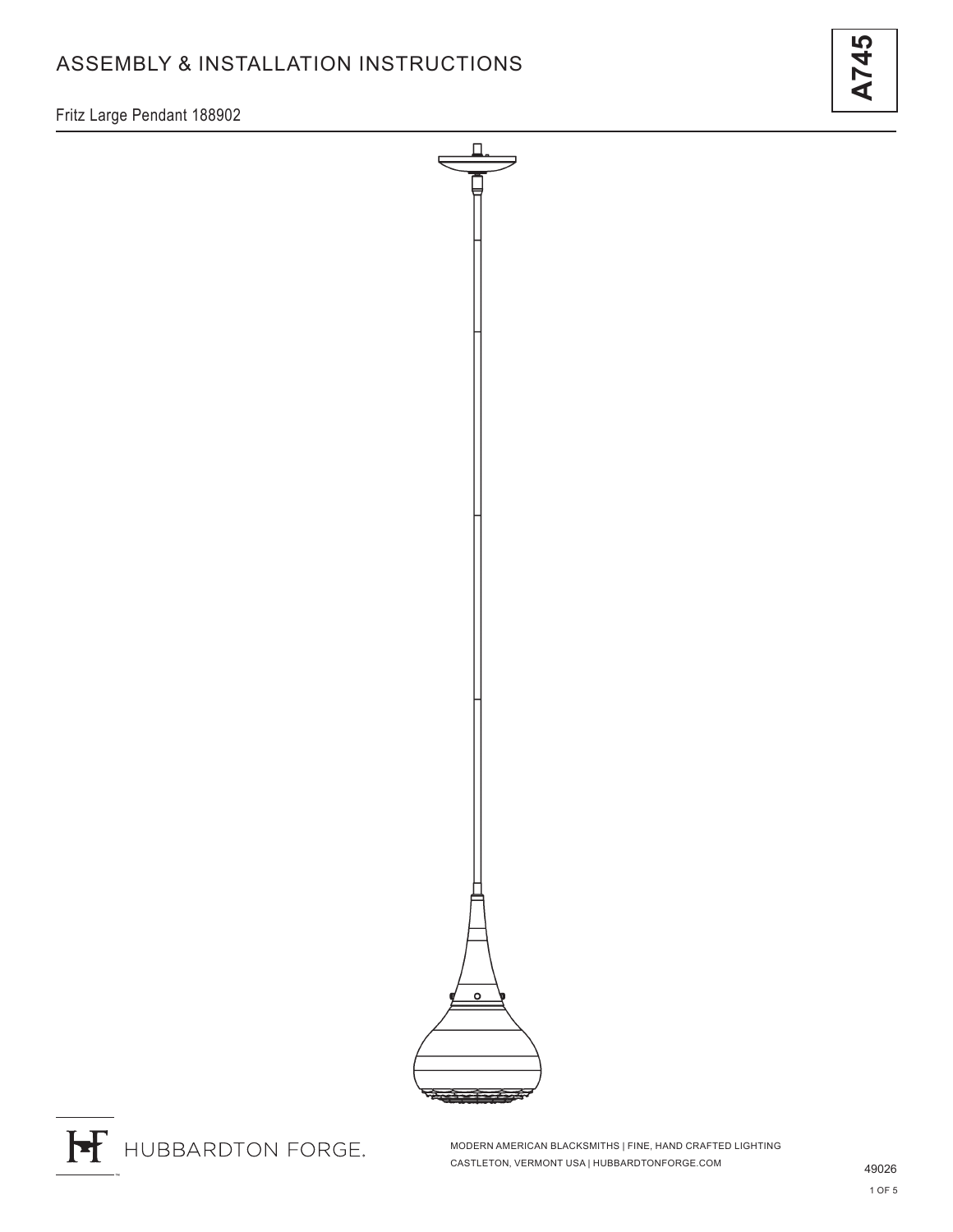#### **Component Parts**

- **A Fixture**
- **B Fixture Coupling**
- **C Crossbar**
- **D Jam Nut**
- **E Threaded Nipple**
- **F Ground Screw**
- **G Canopy Ring**
- **H Canopy**
- **I Swivel**
- **J 3" Fixture Pipe (1)**
- **K 6" Fixture Pipe (1)**
- **L 12" Fixture Pipe (3)**
- **M Stem Nipple (6)**
- **N Socket**
- **O Bulb (not included)**
- **P Thumb Screw (3)**
- **Q Fixture Cup**
- **R Glass**

**A745**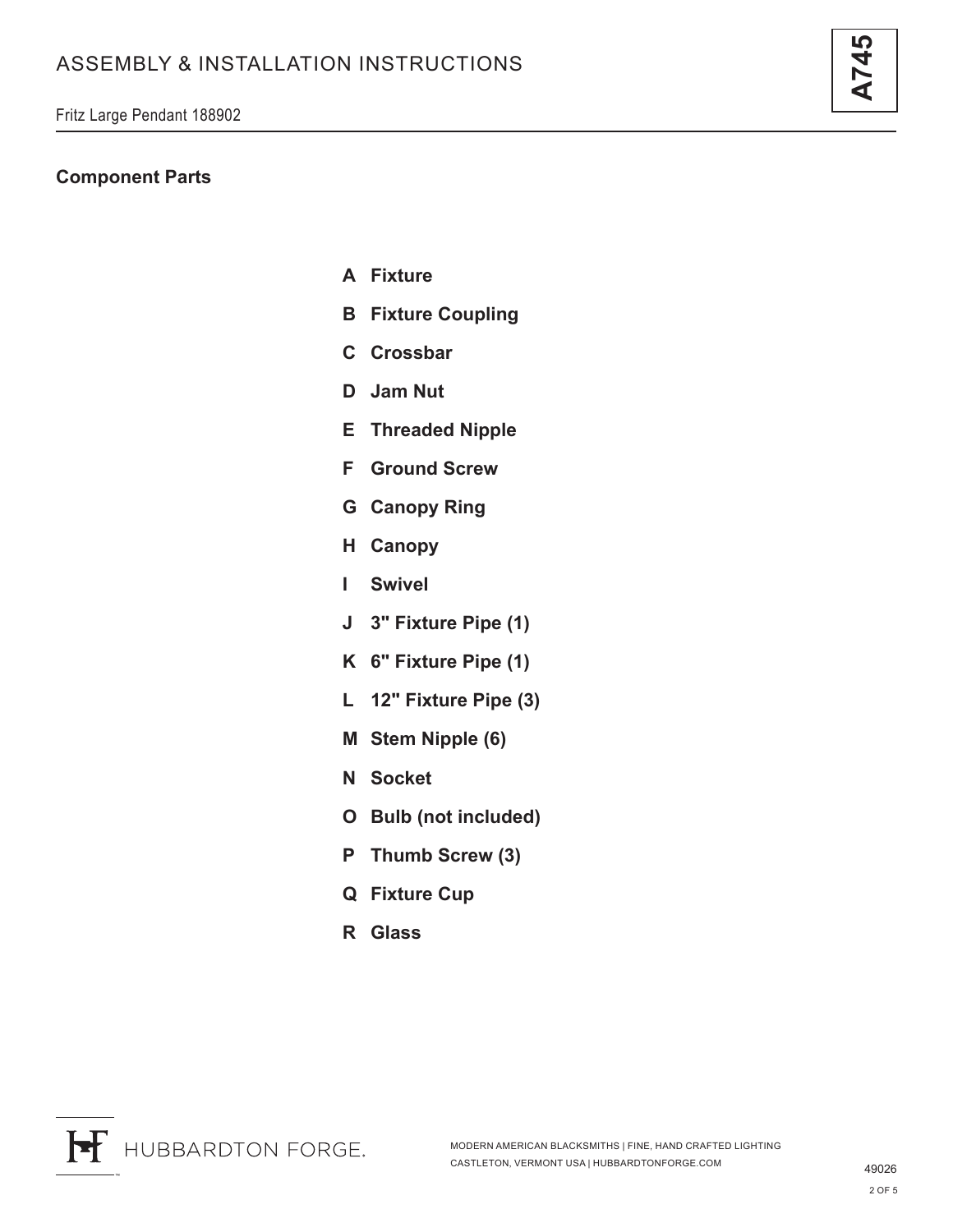## Fritz Large Pendant 188902

**CAUTION:** *FAILURE TO INSTALL THIS FIXTURE PROPERLY MAY RESULT IN SERIOUS PERSONAL INJURY OR DEATH AND PROPERTY DAMAGE.* We recommend installation by a licensed electrician. This product must be installed in accordance with applicable installation code(s), by a person familiar with the construction and operation of the product and the hazards involved.\*

Caution: Do not exceed maximum wattage noted on fixture. Use only recommended bulbs with fixture.

Please Note: After installation extra hardware and accessories are possible due to our kits are used on multiple products and options.

### **To Install Fixture** *(Figure 1) on following page*

**CAUTION:** BE SURE POWER IS OFF AT THE MAIN BREAKER BOX PRIOR TO INSTALLATION.

- 1. Carefully unpack fixture (A) from the carton.
- 2. Thread jam nut (D) and crossbar (C) onto threaded nipple (E) with ground screw (F) facing towards swivel (I); leave both parts loose.
- 3. Using two machine screws (not provided), temporarily fasten crossbar (C) to the electric box.

**NOTE:** A NEW ELECTRIC BOX COMES WITH SCREWS. WHEN REPLACING A FIXTURE, RETAIN THE EXISTING SCREWS FOR USE WITH THE NEW FIXTURE.

- 4. Adjust the length of threaded nipple (E) in crossbar (C) so that canopy ring (G) will hold canopy (H) against the ceiling with no threads showing for best appearance. When the correct adjustment is established, tighten jam nut (D) against crossbar (C) to secure the adjustment.
- 5. Remove crossbar (C) from the electrical box and proceed with the assembly instructions.
- 6. Locate fixture pipes (J, K, L), fixture (A) and stem nipples (M). Nipples (M) can be found in the kit bag.
- 7. Provided are multiple fixture pipes in three different lengths. Choose the combination that will acheive the overall height desired. Refer to the table below to determine the pipes required to reach the desired overall height. Once you have determined the components necessary, feed the wires that exit fixture coupling (B) through the individual components and thread pipes and couplings together. Wires will slip easier through loose components than through pipes and couplings that are pre-assembled. Once wires are run, apply thread locking compound to all the connection points and assemble the pipes and nipples.

|                              |                        |          | <b>Overall Height of Fixture</b> |              |    |    |    |              |    |    |    |            |    |    |    |    |    |
|------------------------------|------------------------|----------|----------------------------------|--------------|----|----|----|--------------|----|----|----|------------|----|----|----|----|----|
|                              |                        | 17<br>-- | 20                               | $\sim$<br>23 | 26 | 29 | 32 | $\sim$<br>35 | 38 | 41 | 44 | $\Delta$ 7 | 50 | 53 | 56 | 59 | 62 |
| $\mathbf{z}$<br>$\mathbf{a}$ | <sup>a"</sup> Pipe (J) |          |                                  |              |    |    |    |              |    |    |    |            |    |    | л. |    |    |
| 으<br>≔<br>௨<br>٠<br>ъ        | 6" Pipe (K)            |          |                                  |              |    |    |    |              |    |    |    |            |    |    |    |    |    |
| œ                            | 12" Pipe (L)           |          |                                  |              |    |    |    |              |    |    |    |            |    |    |    |    |    |

**NOTE:** APPLICATION OF THE THREAD LOCKING COMPOUND IS NECESSARY TO PREVENT THE PIPE FROM LOOSENING DURING REGULAR MAINTENANCE AND CLEANING OF THE FIXTURE. BE CERTAIN TO APPLY THE COMPOUND.

- 8. Carefully slide canopy ring (G) and canopy (H) over wires and fixture pipes (J, K, L) until they rest on fixture (A).
- 9. Slip wires from the fixture (A) through assembled swivel (I) and thread swivel onto final pipe. It may be neccesary to remove a nipple (M) for this to work on shorter overall fixture heights.
- 10. Refer to instructions on next page to continue installation.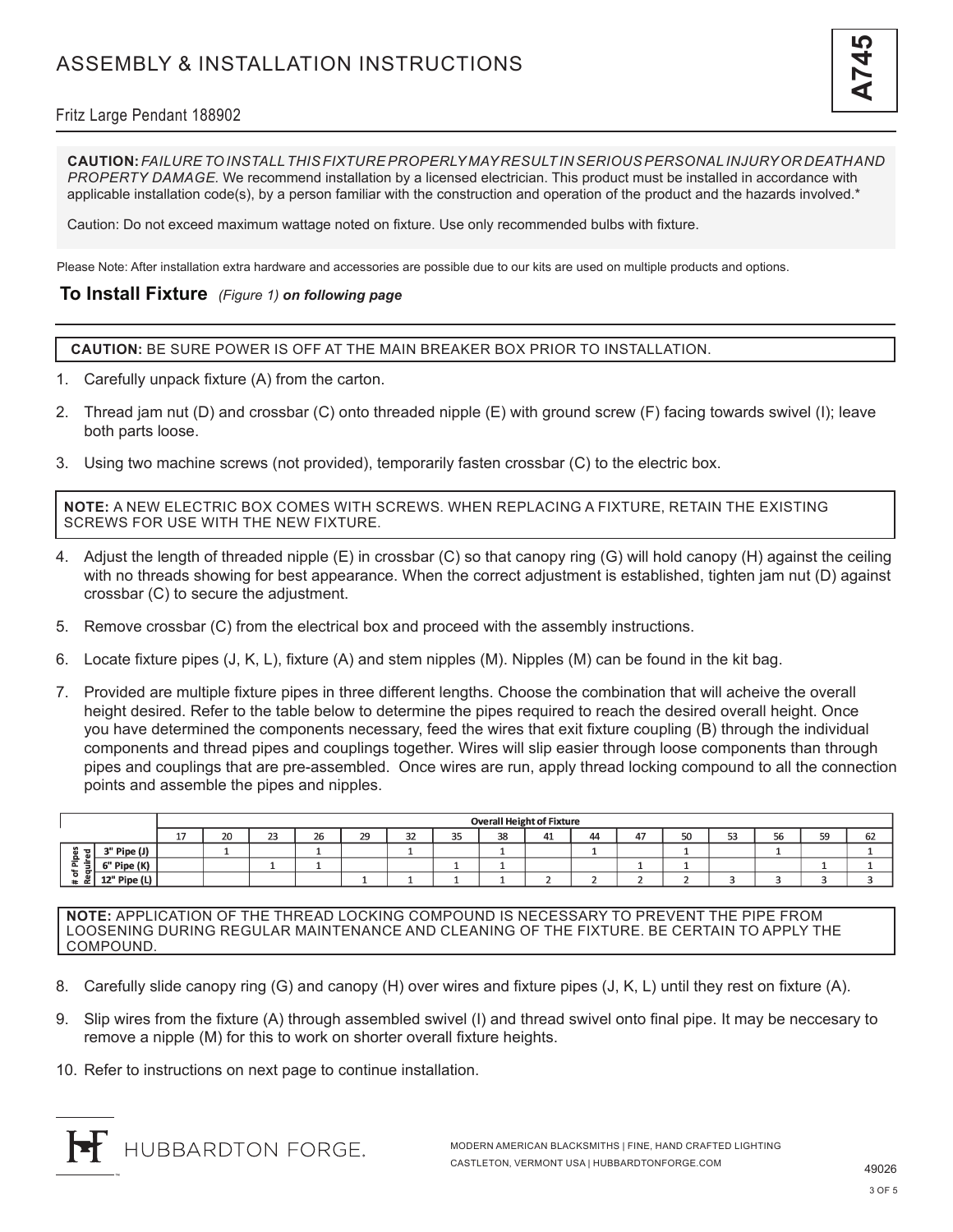# ASSEMBLY & INSTALLATION INSTRUCTIONS

#### Fritz Large Pendant 188902

- 11. Using two machine screws (not provided), fasten crossbar (C) to the electric box.
- 12. Using suitable wire connectors (not provided) connect fixture wires to supply (white/ribbed to white and black/smooth to black). Attach a pigtail lead to crossbar ground screw (F). Hold canopy (H) close, connect all ground wires (bare copper or green to bare copper or green).

**CAUTION:** MAKE SURE WIRE CONNECTORS ARE TWISTED ON SECURELY, AND NO BARE WIRE IS EXPOSED.

13. Slide canopy (H) against ceiling, and secure with canopy ring (G).

**CAUTION:** BE SURE NO WIRES ARE PINCHED BETWEEN CANOPY (H) AND THE CEILING.

14. See 'To Install Glass' on following page to complete installation.





MODERN AMERICAN BLACKSMITHS | FINE, HAND CRAFTED LIGHTING CASTLETON, VERMONT USA | HUBBARDTONFORGE.COM 49026